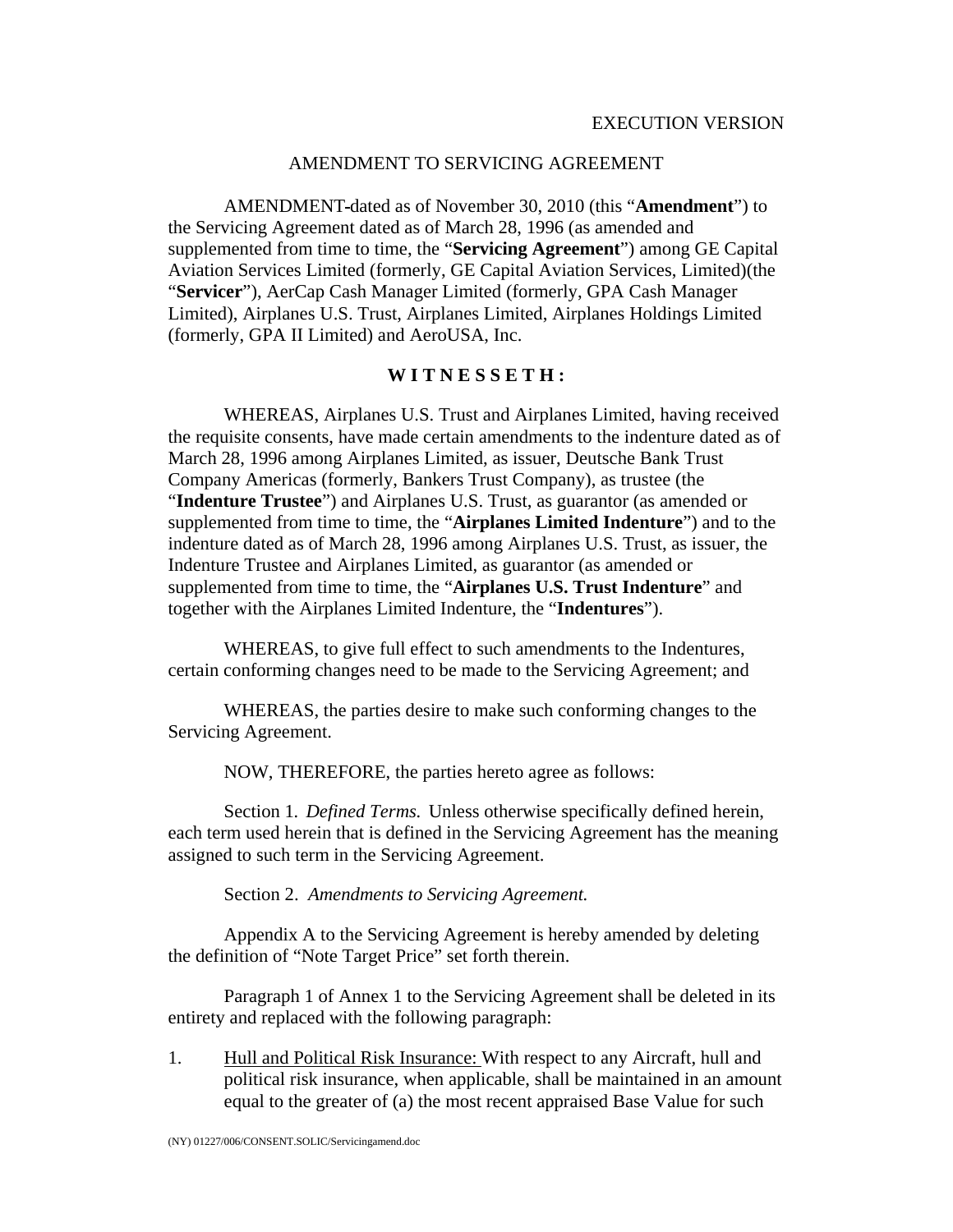Aircraft as such appraised Base Value for such Aircraft has been most recently notified in writing to the Servicer by Holding Co. and (b) such greater amounts as may be directed in writing by Holding Co. from time to time. Spare engines and parts, if any, shall be insured on the basis of their "replacement costs".

 Holding Co. shall provide to the Servicer amendments to the Aircraft hull and political risk insurance amounts on at least an annual basis, promptly following receipt or calculation by Holding Co. of the relevant information that would form the basis of any such amendment. With respect to each proposed amendment to any Aircraft hull and political risk insurance amounts, Holding Co. shall provide the Servicer with (x) a signed hard copy thereof and (y) an emailed excel version thereof.

Section 3*. Governing Law.* This Amendment shall be governed by and construed in accordance with the laws of the State of New York.

Section 4*. Counterparts.* This Amendment may be signed in any number of counterparts, each of which shall be an original, with the same effect as if the signatures thereto and hereto were upon the same instrument.

Section 5*. Effectiveness.* This Amendment shall be effective from the date hereof.

Section 6. *Full Force and Effect; Documentary Conventions.* Except as expressly amended hereby, the Servicing Agreement shall continue in full force and effect in accordance with the provisions thereof as in existence on the date hereof. This Amendment shall be governed by the Documentary Conventions set forth in Appendix A to the Servicing Agreement.

[*Signature page follows.*]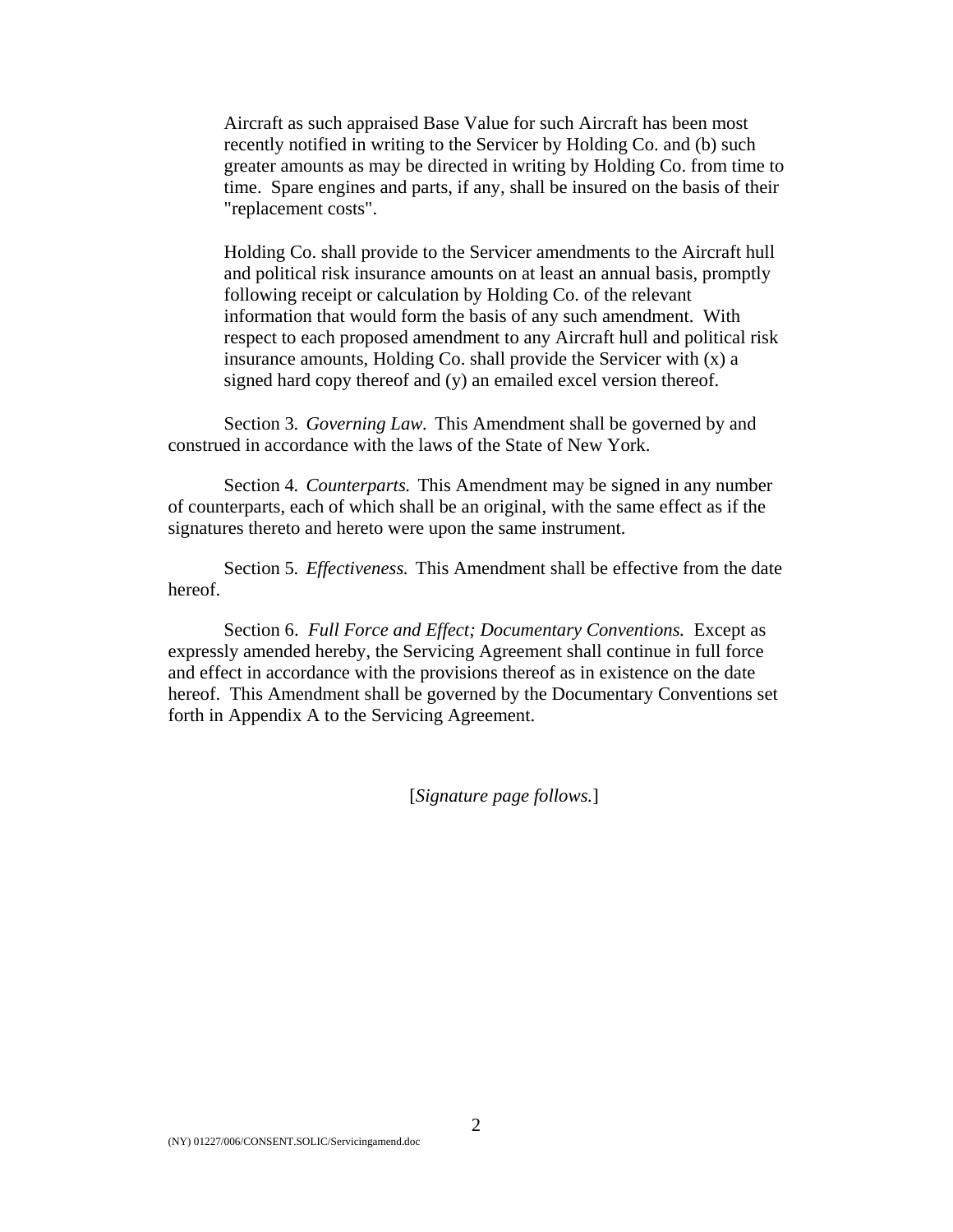IN WITNESS WHEREOF, the parties hereto have caused this Amendment to be duly executed as of the date first above written.

**GE CAPITAL AVIATION** SERVICES, NMITED By: Name: Diarmuid Hyde Title: Divector

AERCAP CASH MANAGER **LIMITED** 

 $\mathbf{By:}$ 

Name: Title:

## AIRPLANES U.S. TRUST

By:

Name: Title:

(NY) 01227/006/CONSENT.SOLIC/Servicingamend.doc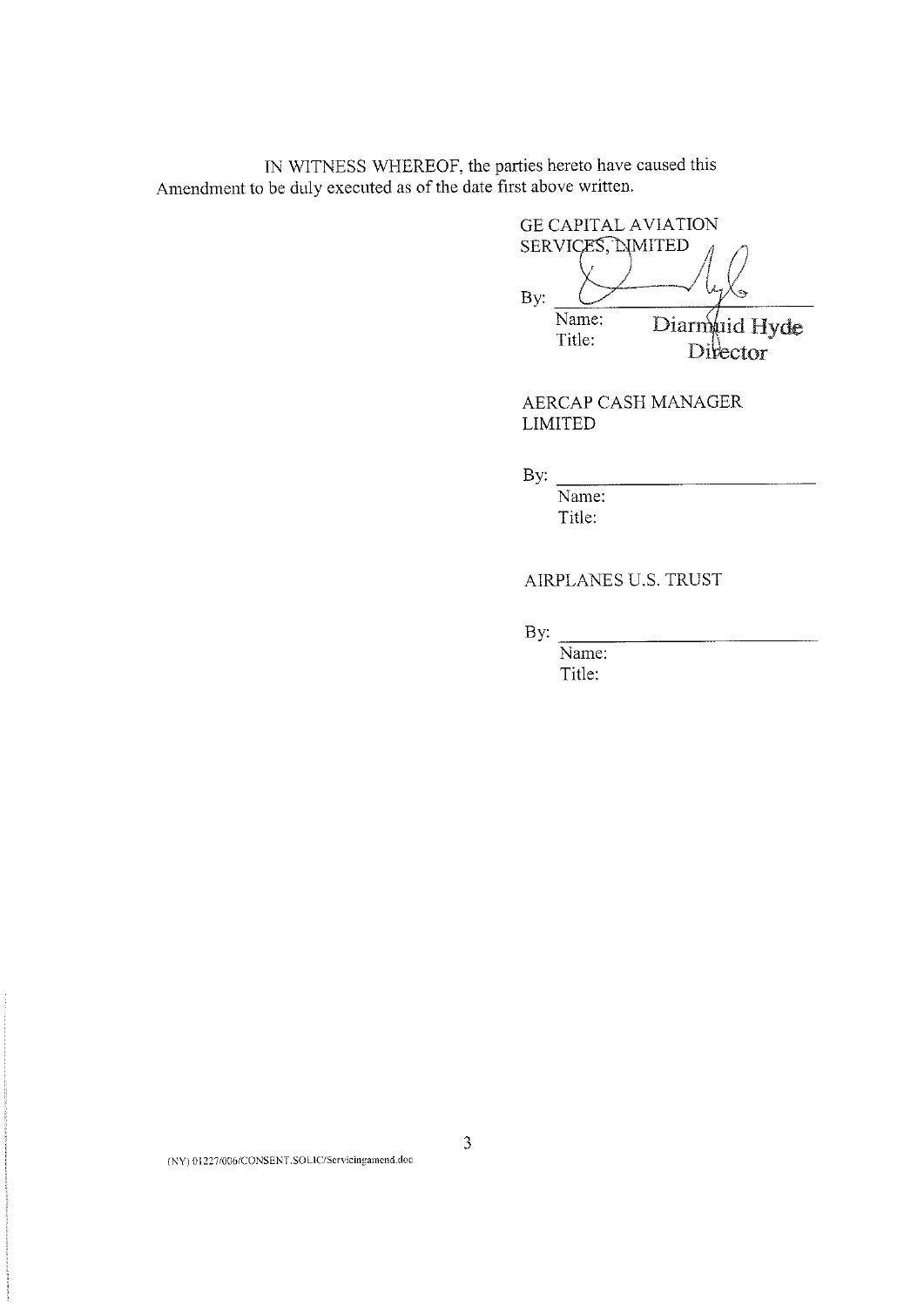IN WITNESS WHEREOF, the parties hereto have caused this Amendment to be duly executed as of the date first above written.

### **GE CAPITAL AVIATION SERVICES, LIMITED**

By:

Name: Title:

**AERCAP CASH MANAGER LIMITED** 

 $\mathcal{L}^{\text{max}}$  $By:$ 

Name: Title:

**AIRPLANES U.S. TRUST** 

 $By: wYH = 601$ 

Name: WILLIAM MCCANN Title: CONTROLLING TRUSTEG

(NY) 01227/006/CONSENT.SOLIC/Servicingamend.doc.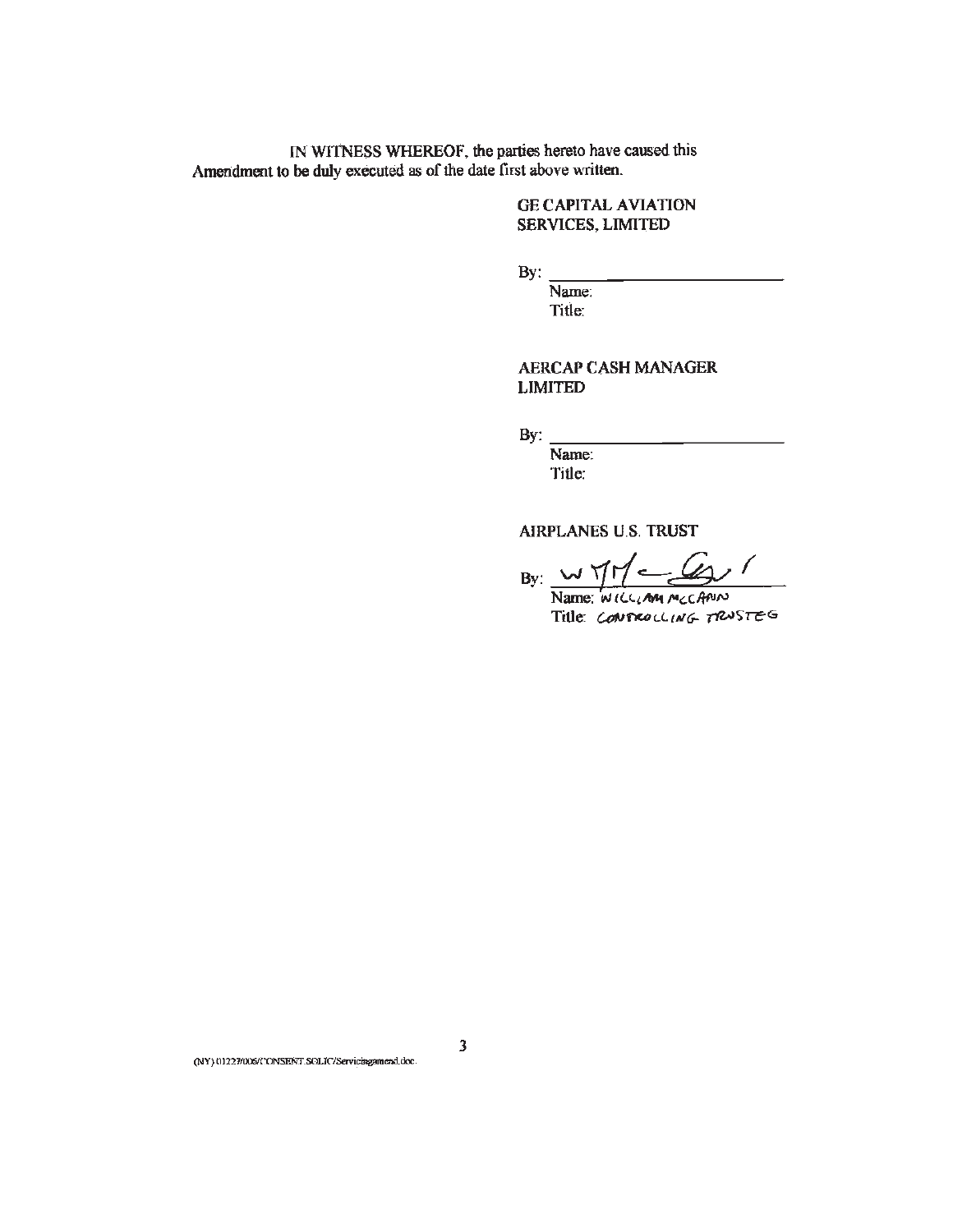IN WITNESS WHEREOF, the parties hereto have caused this Amendment to be duly executed as of the date first above written.

> **GE CAPITAL AVIATION** SERVICES, LIMITED

Ŷ,

 $\frac{1}{2}$ 

By:

Name: Title:

AERCAP CASH MANAGER **LIMITED** 

By:  $\frac{2}{\text{Name: IAM} \text{ SUM}}$ 

Title: DIRECTOR

AIRPLANES U.S. TRUST

By:

Name: Title: